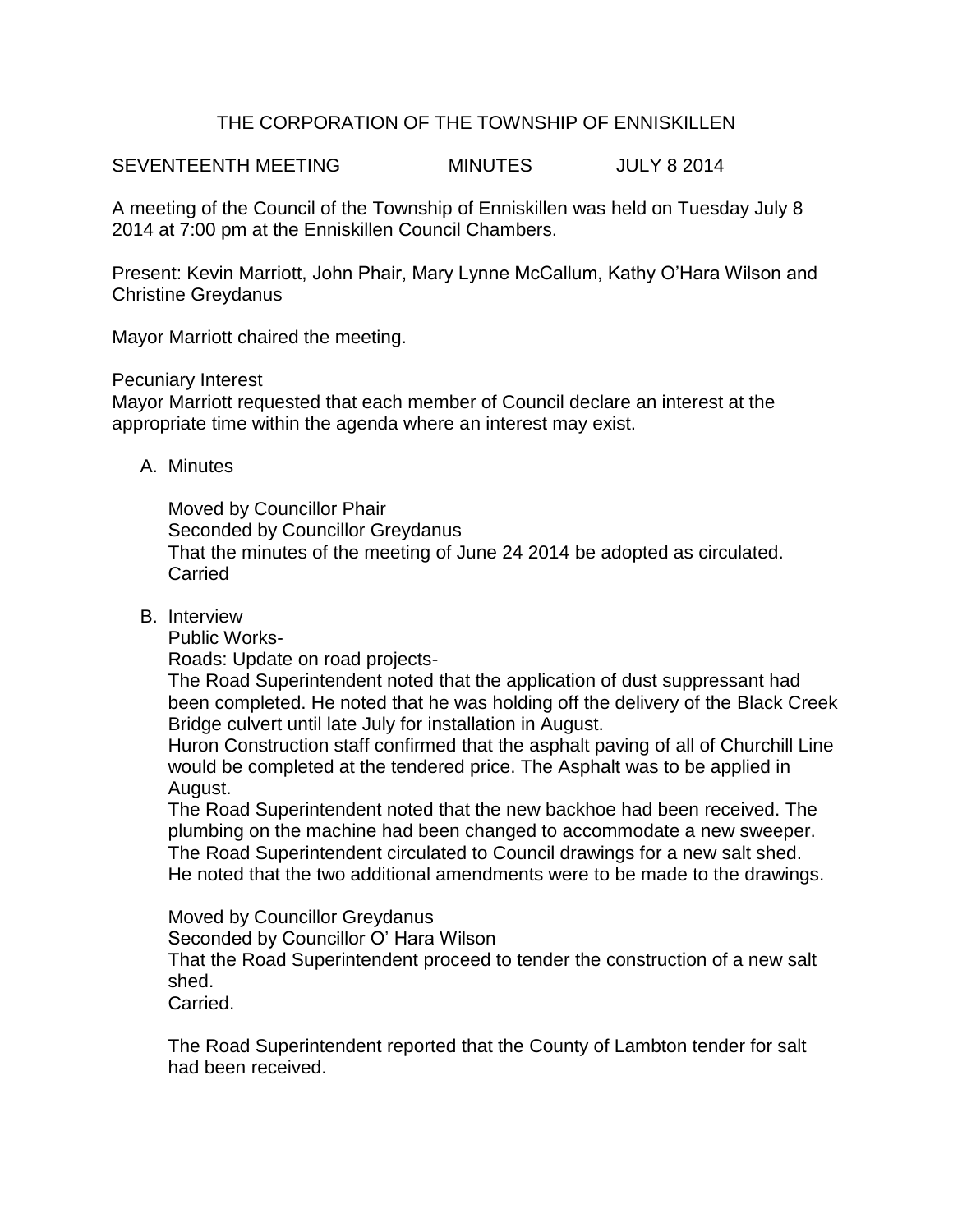### SEVENTEETH MEETING 2 JULY 8 2014

| Canada Salt | 88.14/ tonne |
|-------------|--------------|
| Sifto Salt  | 69.74/tonne  |

Moved by Councillor McCallum Seconded by Councillor Phair That the Township of Enniskillen purchase salt from Sifto Salt based on the County of Lambton salt tender. Carried.

Drain: Update on Tile Yard Road Drain Project

The Road Superintendent reported that a site meeting was held with the contractor. Weather conditions had not permitted the start of the project.

#### Water: Petrolia Water Agreement

Correspondence was received from the Town of Petrolia confirming approval of the wording for a new water purchase agreement. It was noted that the change in rates would become effective on July 1 2014.

Mayor Marriott noted that a meeting would take place with Brooke-Alvinston to discuss the purchase of water to service the pumped area in Brooke-Alvinston.

- C. Correspondence for information
	- 1. National Fire Chief of the Year Awards
	- 2. MPAC Building Permit Submission Process
	- 3. County of Lambton
		- 1. Study of Impact of Circles® on Children
		- 2. Citizen of the month C Fairbanks- Pioneer Oil Producer
		- 3. Council Highlights
	- 4. AMO-
		- 1. Gas Tax Payment
		- 2. AMO Parliamentary Delegations
		- 3. Risk Management Symposium
	- 5. Enabling Accessibility Fund call for Proposals

Moved by Councillor O'Hara Wilson

Seconded by Councillor Greydanus

That a letter be sent to Charles Fairbanks congratulating him on being recognized by the Warden of Lambton County as citizen of the month. Carried.

Moved by Councillor McCallum Seconded by Councillor Phair That correspondence items 1-5 be received and filed. Carried.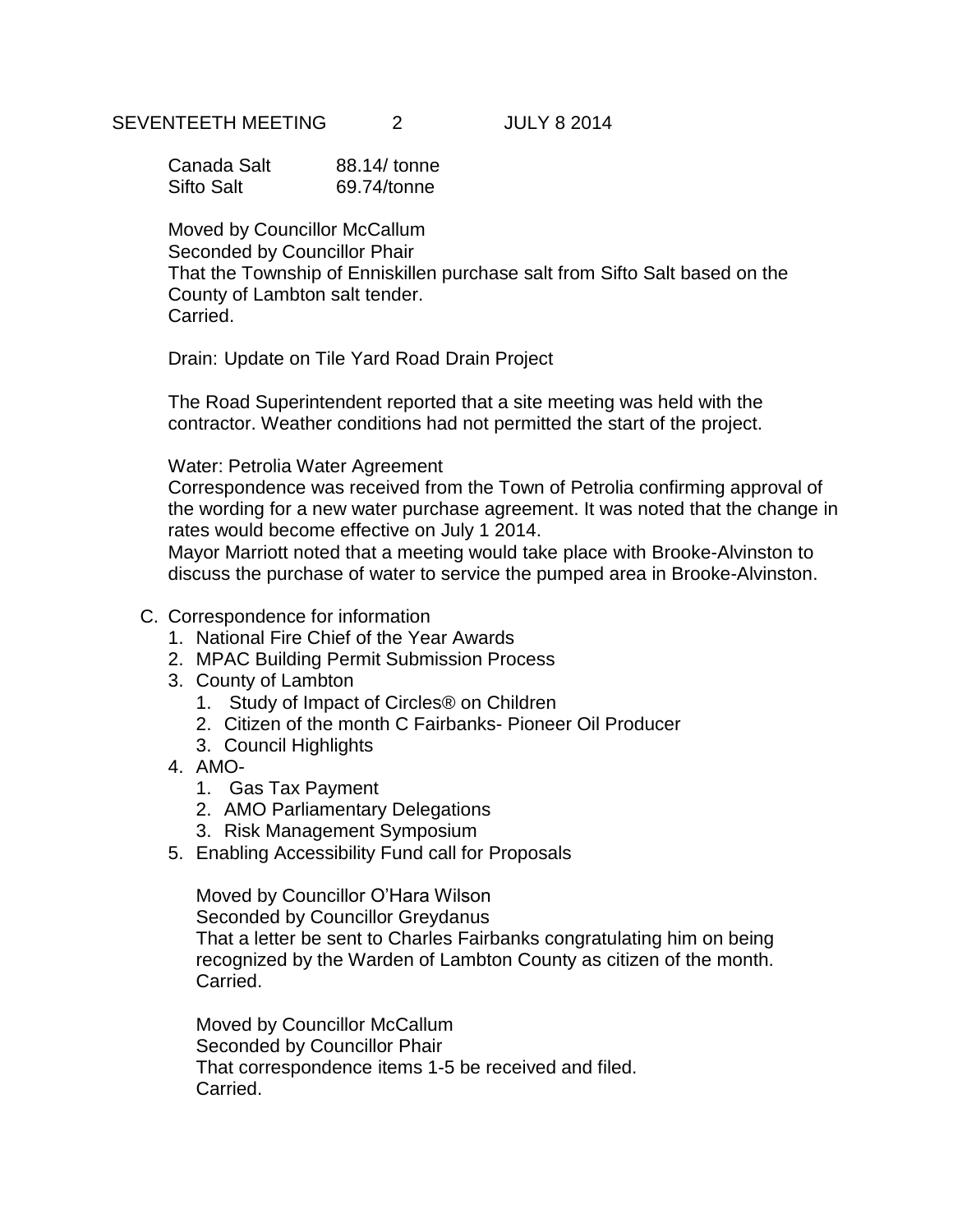#### SEVENTEENTH MEETING 3 JULY 8 2014

- D. Correspondence requiring motions
	- 1. Resolution Penetanguishene formation of a small and rural school alliance

Moved by Councillor O'Hara Wilson Seconded by Councillor McCallum That the resolution from Penetanguishene be received and filed. Carried.

E. Accounts

Moved by Councillor Greydanus Seconded by Councillor Phair That the accounts be paid as circulated: Cheque: 7286-7321: \$ 311,435.22 Cheque: 7322-7351: \$ 89,344.30 Carried.

- F. Bylaws
	- 1. Bylaw 45 of 2014 Confirmation Bylaw

Moved by Councillor McCallum Seconded by Councillor Greydanus That first and second reading be given to Bylaw 45 of 2014 a Confirmation Bylaw. Carried.

Moved by Councillor O'Hara Wilson Seconded by Councillor Phair That third and final reading be given to Bylaw 45 of 2014 Carried.

- G. Other Business
	- 1. Memo re: Brooke Alvinston water supply

The Clerk reported that correspondence concerning the Scott motocross track would be circulated for the next meeting.

Notification of the Drainage Superintendent grant for 2014 was circulated.

Discussions concerning the OMPF grant calculation are planned for July 18 in Toronto.

The Clerk noted that the 2014 final tax bills had been prepared and mailed.